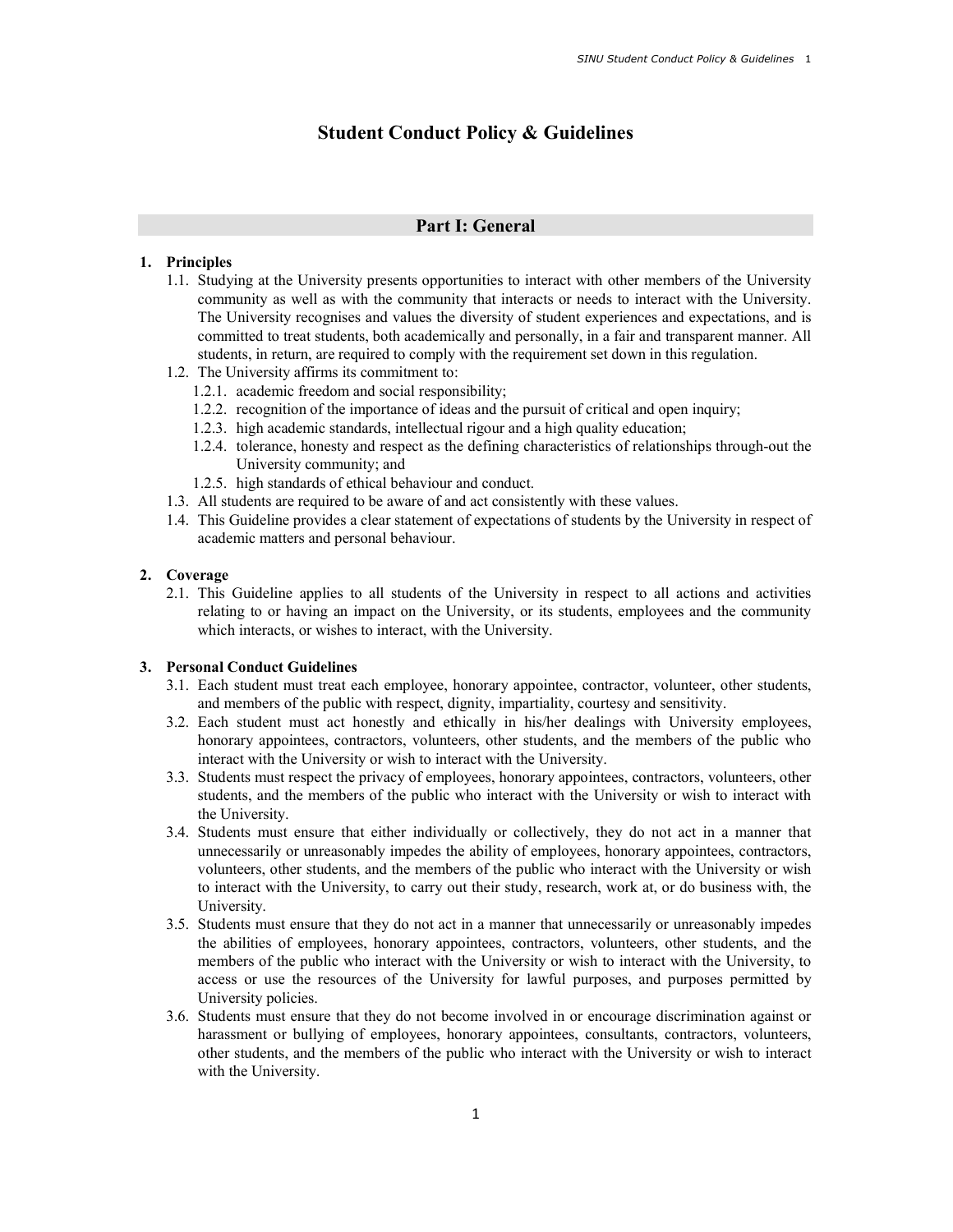## 4. Academic Conduct Guidelines

Each student must:

- 4.1 Ensure that his/her enrolment and progress in his/her programme is lawful and consistent with the rules and regulations of the University.
- 4.2 Ensure that the student maintains current information in the student information system and observe key dates and deadlines.
- 4.3 Read each correspondence to him/her from the University, including emails.
- 4.4 Act ethically and honestly in the preparation, conduct, submission, and publication of academic work, and during all forms of assessment, including formal examinations and informal tests.
- 4.5 Avoid any activity or behaviour that would unfairly advantage or disadvantage another student academically, or advantage or disadvantage a staff of the University unfairly.
- 4.6 Conform to the University's requirements for working with humans, animals and biohazards.
- 4.7 Behave professionally, ethically and respectfully in all dealings with the University's learning partners during internships, industrial attachments or extramural practices.
- 4.8 Use University resources, including information and communication technology resources, in a lawful and ethical manner and for study purposes only.
- 4.9 Wear appropriate uniforms and protective devices as per requirements given in writing in the course/unit outline.

#### 5. Conduct Guidelines for Interns, Attachees, and Workplace Trainees

Each student who is on an internship or attachment or is a workplace trainee must ensure that while on the internship, attachment or workplace training, he/she:

- 5.1. Adheres to the standards and ethics of the industry / profession in which the student is being trained
- 5.2. Abides by the rules, policies and procedures of the employer which provides the internship, attachment of workplace training.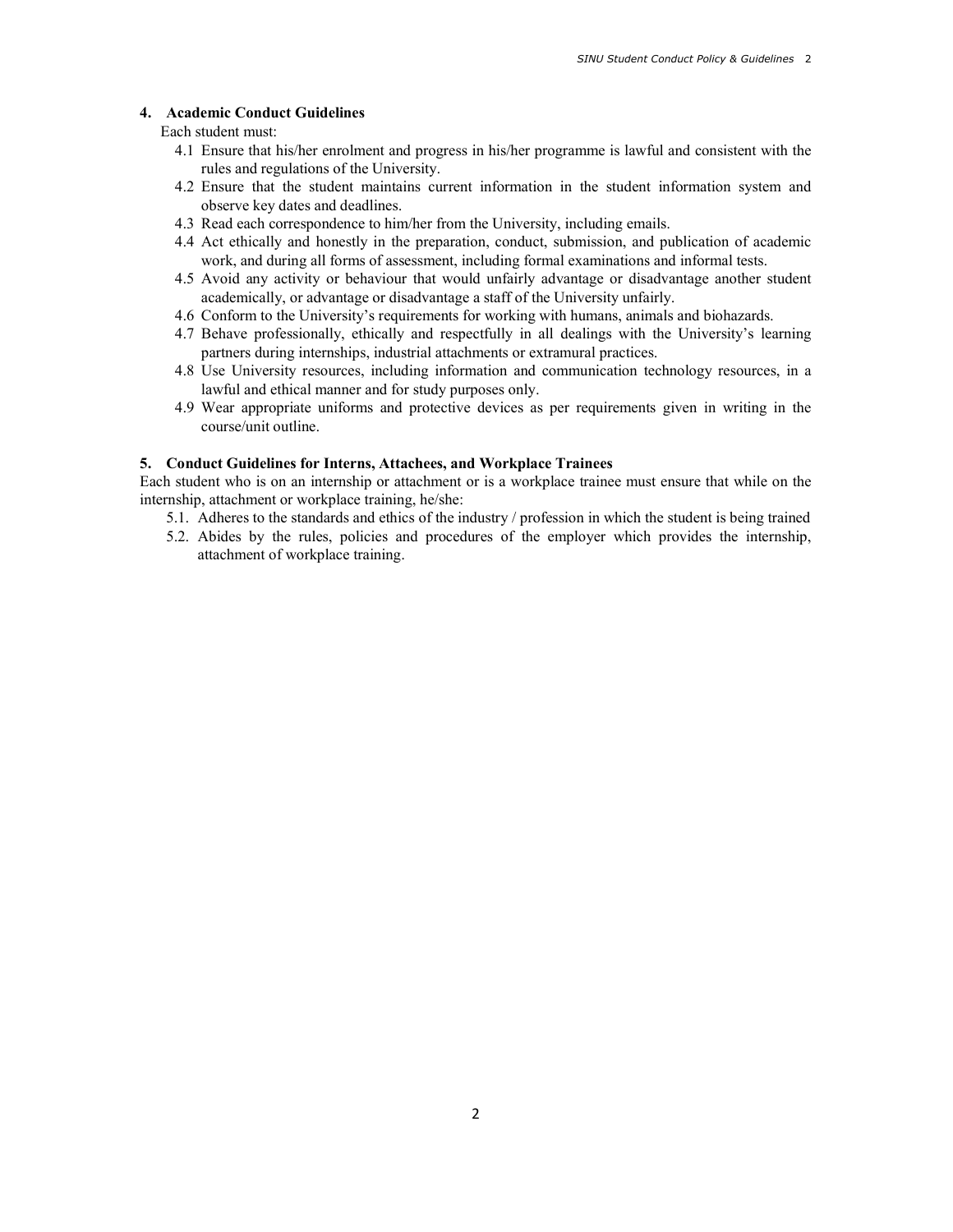# Part II: Misconduct

### 6. Misconduct and Procedures on Misconduct

- 6.1. The purpose of these procedures is to promote the principle of mutual respect by informing students of behaviour the University community considers appropriate; discourage behaviour the University community considers inappropriate; implement fair and just procedures for dealing with possible cases of misconduct; and, provide for the imposition and enforcement of penalties for proven misconduct.
- 6.2. Conduct regarded as misconduct is listed in Schedule I.

### 7. Reporting Misconduct

- 7.1. Possible misconduct by a student may be referred to one of the decision makers referred to in s10 of this document. For clarity, a decision maker includes any teaching staff, examination supervisor, librarian, the administrator of any policy which has been breached, officer-in-charge at the Academic Office, the Pro-Vice Chancellor (Academic), nominated supervisor(s) of a student on internship or workplace attachment, and all the committees referred to in this document.
- 7.2. A decision maker (on the decision maker's own initiative or in response to a report) may make preliminary investigations to decide whether proceedings may be initiated against a student for alleged misconduct.

### 8. Proceeding with a Report of Misconduct

- 8.1. If a decision maker decides to initiate such proceedings against a student, the decision maker must give an allegation notice to the student providing details of the alleged misconduct.
- 8.2. When dealing with misconduct, a decision maker must proceed in a way that accords with the principles of natural justice, and in a way that the decision maker considers appropriate, without being bound by legal technicalities or the laws of evidence, but according to the justice of the case. This includes giving the student a copy of, or an opportunity to inspect all relevant evidence relating to the matter held by the decision maker; giving the student a reasonable opportunity to appear before the decision maker to answer to the allegations; and allowing the student to be accompanied by or represented by another person not being a person currently practicing as a barrister or solicitor.
- 8.3. A decision maker must give written notice of a decision and any rights of appeal to the student and the complainant, and must provide the Pro-Vice Chancellor (Academic) with a copy of the same.

## 9. Time limits

- 9.1. A decision maker must not proceed against a student unless an allegation notice has been given to the student within 14 days of the facts necessary to establish misconduct first coming to the notice of a decision-maker.
- 9.2. A decision maker must decide the case within 28 days of the day the notice was given, or within a longer period if the student and the Pro-Vice Chancellor (Academic) agree.
- 9.3. Before the 28-day period expires, a decision maker may apply in writing to the Pro-Vice Chancellor (Academic) for a waiver of the need to comply with s8.2.
- 9.4. The Pro-Vice Chancellor (Academic) may issue a written waiver of the need to comply with s8.2 if satisfied that the decision maker has made a reasonable attempt to consult the student about an extension of the 28-day period and that the student's ability to address the allegations is not impaired.

#### 10. Academic Matters

10.1.Without limiting the range of orders available to a decision maker specified in s10 below, penalties, which are academic in nature, should normally be imposed only for misconduct that occurred in an academic context.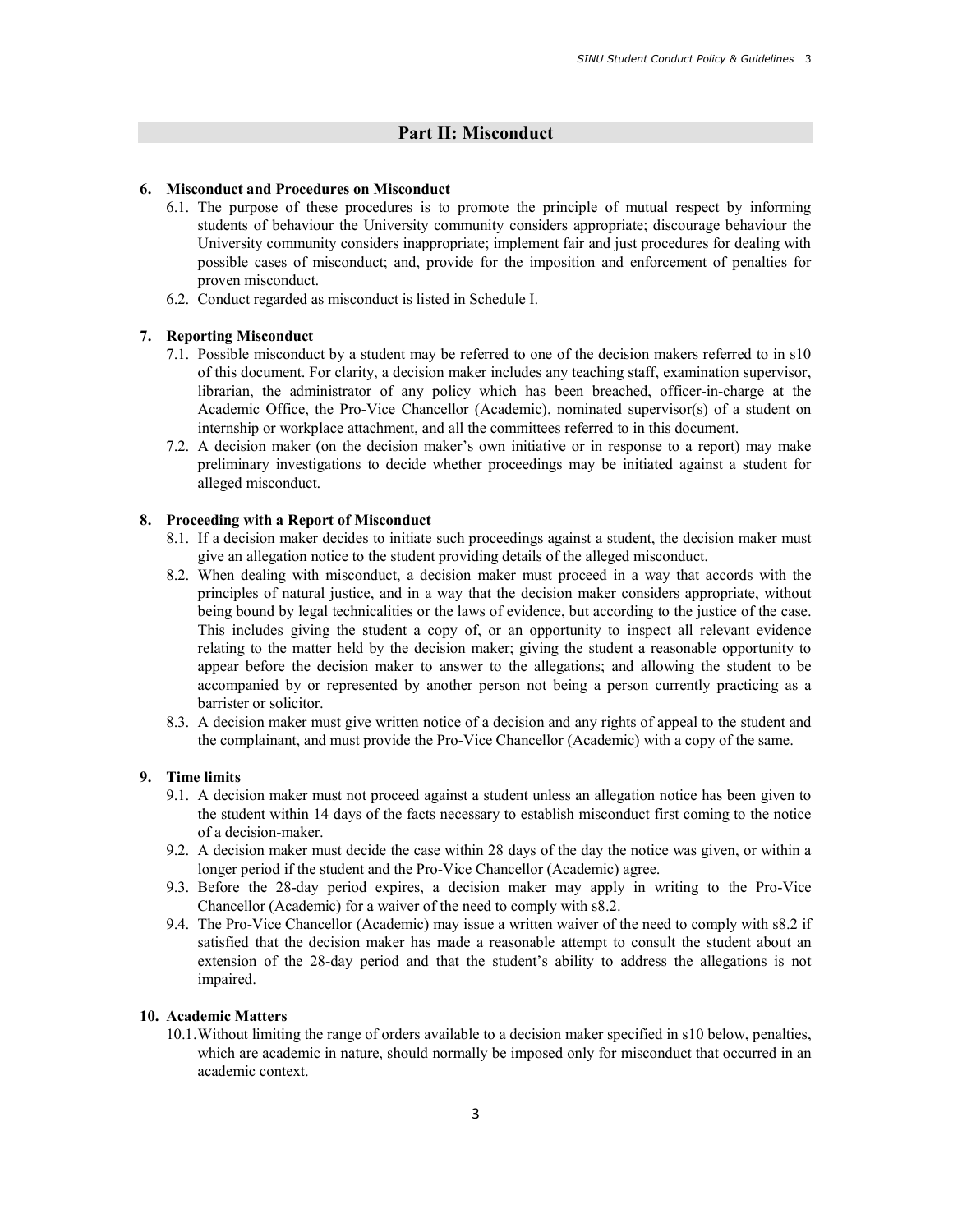### 11. Decision Makers' Jurisdiction and Penalty Powers

- 11.1. A member of the *teaching staff* of the University may deal with any matter relating to the classes conducted by that member of staff. If a finding of misconduct is made, then the staff member may suspend a student for the remainder of the day, and immediately report such suspension to his/her head of department/school as well as the Officer-in-Charge at the Pro-Vice Chancellor (Academic)'s Office at the campus/centre. The Officer-in-Charge at the Pro-Vice Chancellor (Academic)'s Office shall decide in no more than 48 hours whether the suspension was sufficient punishment for the misconduct, or whether the case ought to proceed to the Students' Academic or Students' General Disciplinary Committee, and act accordingly. For the purpose of this section, 'teaching staff' can include clinical supervisor, workshop supervisor, lab supervisor, and head of the institution where students may be attached for internships, teaching practice, and industrial work attachments.
- 11.2. A member of the teaching staff of the University may deal with any matter relating to plagiarism, cheating or collusion as per the procedures noted in Schedule I of this document.
- 11.3. An *examination supervisor* may deal with any matter relating to the examination that is being supervised. If a finding of misconduct is made, the supervisor shall then make a written report to the Officer-in-Charge at the Pro-Vice Chancellor (Academic)'s Office at the Campus/Centre, who shall advise the Pro-Vice Chancellor (Academic) and the respective Dean of the misconduct. The examination supervisor shall not suspend a student from that examination unless the misconduct constitutes a threat to the physical safety of the supervisor(s), others involved with the conduct of the examination/assessment, or other students writing the exam. The Pro-Vice Chancellor (Academic) shall decide in no more than 48 hours whether there is sufficient basis for the case to proceed to the Students' Academic or General Disciplinary Committee, and act accordingly.
- 11.4. The Librarian may deal with any matter relating to the functioning or facilities of the Library. If a finding of misconduct is made, the Librarian may then issue penalties as listed in the Library Regulations.
- 11.5. For any misconduct relating to breach of regulations on properties and facilities, the *administrator* of the respective policy on properties and facilities shall decide on the penalties as in the provisions of the regulation.
- 11.6. For any misconduct relating to breach of regulations on information and communication technology, the administrator of the respective policy on ICT shall decide on the penalties as in the provisions of the regulation.
- 11.7. For any misconduct relating to breach of regulations on hostel and accommodation, the administrator of the respective policies on hostel and accommodation shall decide on the penalties as in the provisions of the policies.
- 11.8. If other staff or students of the University notice any student misconduct, or if the attention of any staff member is drawn to any student misconduct, the respective staff or student must report the matter to the Officer-in-Charge at the Academic Office at the Campus/Centre, and/or the Pro-Vice Chancellor (Academic), who shall decide whether the case is serious enough to proceed to a disciplinary stage.
- 11.9. For any misconduct during an internship, or workplace attachment, the duly nominated  $supervisor(s)$  of the student during the internship / workplace attachment shall decide on the penalties as in the provisions of the policies.

## 12. Students' Disciplinary Committees

- 12.1. The University hereby establishes the following committees to deal with student misconduct:
	- 12.1.1. Students' Academic Disciplinary Committee, which shall deal with all matters of academic misconduct, and
	- 12.1.2. Students' General Disciplinary Committee, which shall deal with any matter other than academic misconduct.
	- 12.1.3. Faculty Appeals Committee, which shall deal with all appeals from the Students' Academic Disciplinary Committee
	- 12.1.4. Students' General Appeals Committee, which shall deal with all appeals from the Students' General Disciplinary Committee.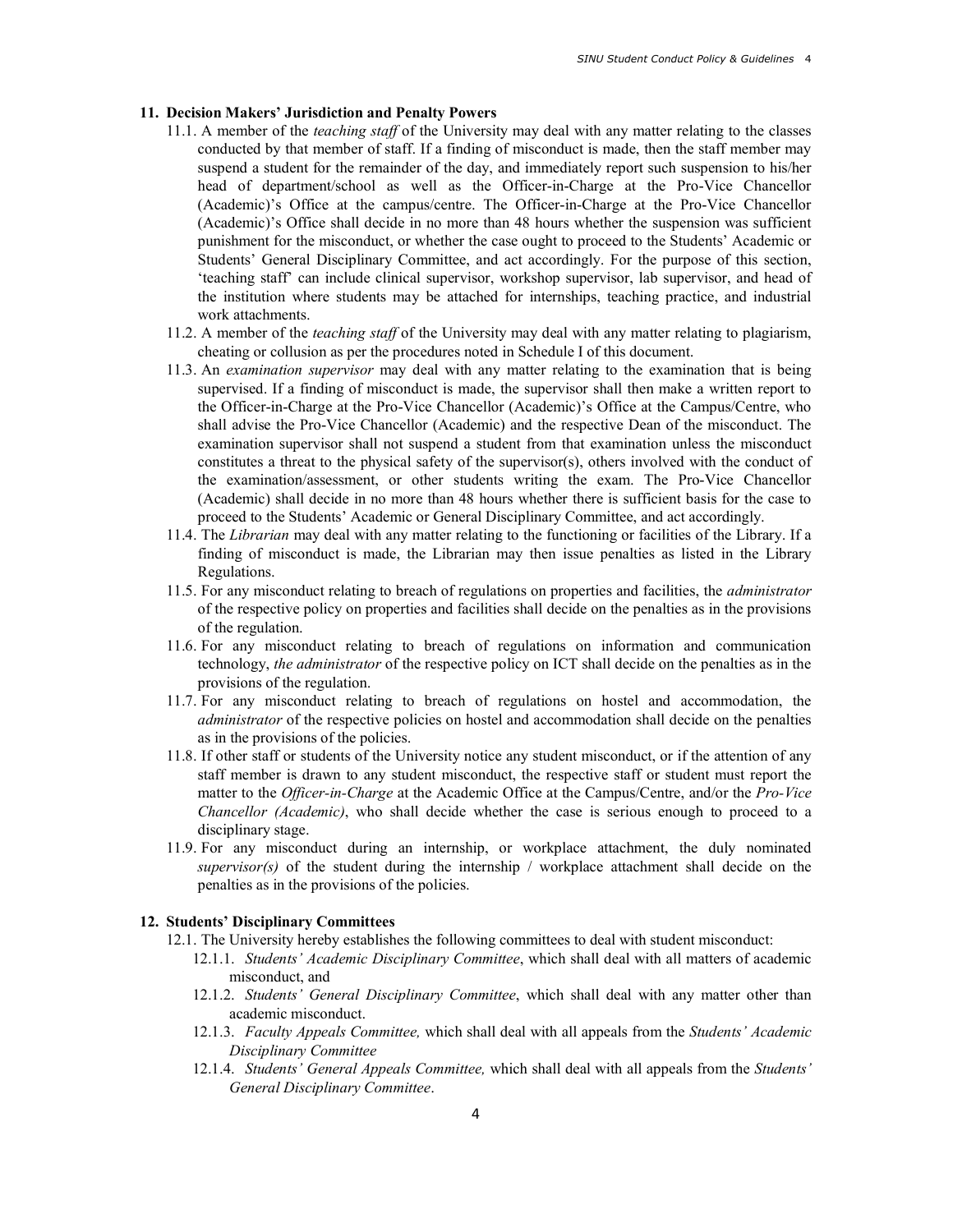12.2. Details on the compositions and procedures of these committees are provided in Schedule II of this document.

### 13. Appeals against Decisions

- 13.1.A student may appeal against a decision of a decision-maker to the Faculty Appeals Committee if the misconduct concerns academic matters, or to the Students' General Appeals Committee if the decision concerns matters outside the jurisdiction of the Faculty Appeals Committee.
- 13.2.To appeal a decision, unless otherwise provided for in the provisions of the respective Appeals Committee procedures, the student must give notice of appeal to the Pro-Vice Chancellor (Academic) within ten working days of being given notice of the decision.
- 13.3.The Pro-Vice Chancellor (Academic) must convene, or cause to be convened, the appropriate Committee within 15 working days of receiving notice of intent to appeal from the student, and give notice of the appeal to the chairperson of that Committee.
- 13.4.The chairperson of the respective discipline committee may extend the time for compliance with s12.3.
- 13.5.When dealing with an appeal, unless otherwise provided for by the specific Appeals Committee procedures, the Committee shall regulate its own conduct, but it must observe the following requirements:
	- 13.5.1. The secretary must give the student a notice at least five days before the date of the hearing, of the time and place of the hearing and of the rights granted under this subsection.
	- 13.5.2. The student is entitled to be accompanied by another person, whom the student appoints who may make submissions or representations on behalf of the student, except that this person must not be currently practicing as a barrister or solicitor.
	- 13.5.3. The student and/or his representative, and the complainant, have the right to be present throughout the evidential phase of the proceedings.
	- 13.5.4. The student may call and examine witnesses, cross-examine witnesses, and may address the Committee at the conclusion of the evidence.
	- 13.5.5. Notwithstanding any other rights, procedures and processes guiding the conduct of the respective appeals committee, a Dean and/or an administrator under whose jurisdiction the content of the matter at hand falls, may appoint a member of the staff to represent the section at the hearing, who may call and examine witnesses and address the Committee at the conclusion of the evidence.
	- 13.5.6. The Committee must determine an appeal on the basis of evidence presented by the parties in the scheduled meetings of the committee.
	- 13.5.7. The student and the representative must be given an opportunity to inspect all evidence presented.
	- 13.5.8. At every hearing, the Committee has complete authority to maintain order in the proceedings including the authority to order the removal of a person including a student or representative.
	- 13.5.9. When two or more students are alleged to have committed offences arising out of the same occurrence or series of occurrences, the Committee shall decide whether their cases are to be heard separately or together.
	- 13.5.10. As soon as practicable, and after the Committee has reached a decision, it must communicate the decision in writing to the student and the complainant, and a copy sent to the Pro-Vice Chancellor (Academic).

## 14. Appeal Operates to Stay Proceedings

14.1. An appeal from a decision suspends the implementation of that decision, unless, in the opinion of the Pro-Vice Chancellor (Academic), the matter under consideration was one that involved grave risk to the safety of any member of the University community.

### 15. Penalties

15.1. Unless stated in the procedures or policies on the respective decision maker's authority to levy penalty(ies), misconduct shall attract the following penalties: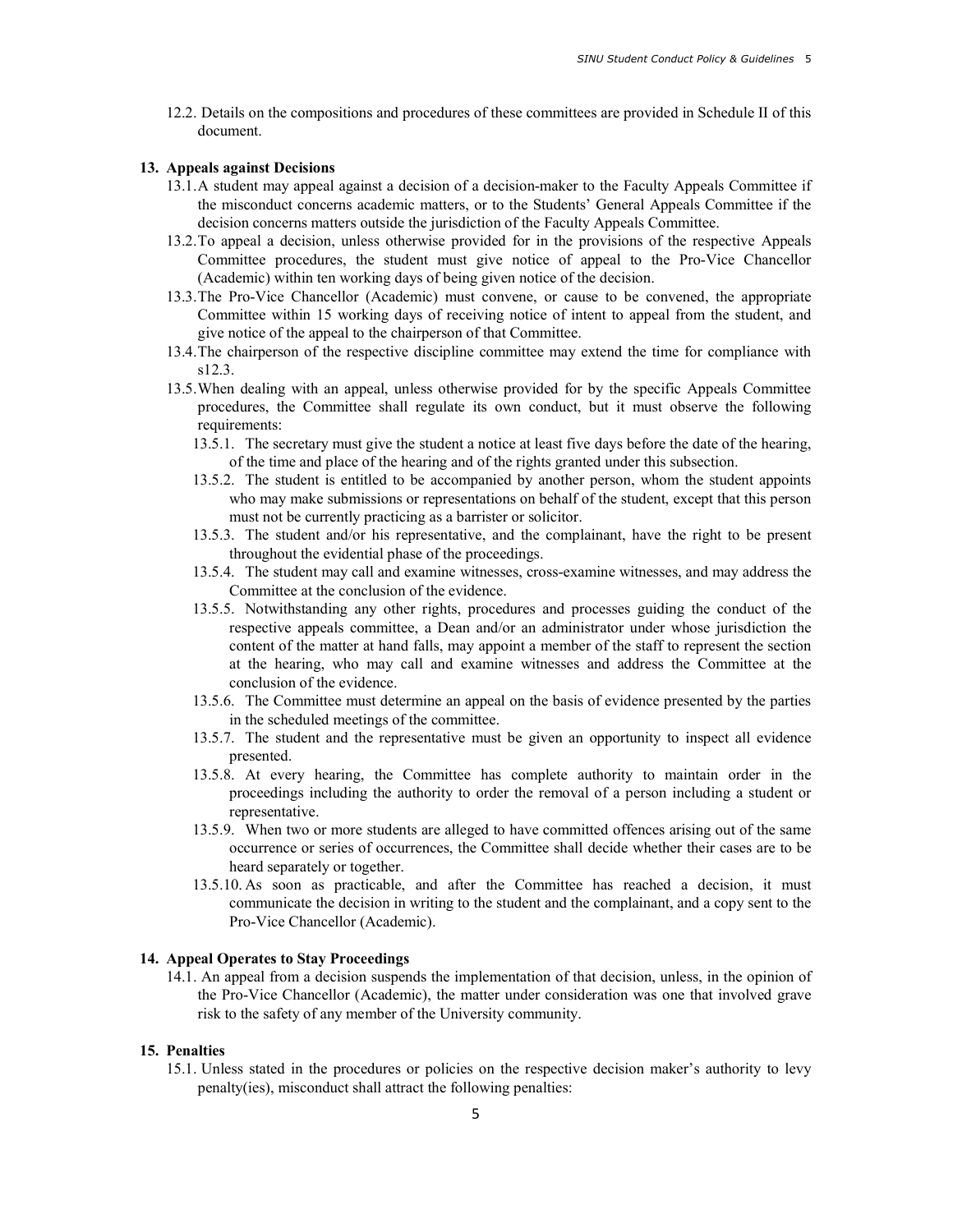- 15.1.1. Fines of up to a maximum of \$1000, to be paid into the general funds of the University. If a fine is not paid within the time prescribed for its payment, the student shall not be awarded a result in any assessment or receive or be granted credit for any course or programme or receive any certificate, diploma, or other award of the University. A fine option order may be considered by the Pro-Vice Chancellor (Academic). Under a fine option order, the student ordered to pay a fine may, within the time limited for its payment, apply to the Pro-Vice Chancellor (Academic) to undertake campus service in lieu of the fine, and the Pro-Vice Chancellor (Academic) may consider and determine the application fairly.
- 15.1.2. Campus Service Orders, through which the student is required to perform campus service at the designated places and times and in the way and subject to the conditions the Pro-Vice Chancellor (Academic) decides; are deemed to be not complied with until the Pro-Vice Chancellor (Academic) considers that the work required has been satisfactorily completed.
- 15.1.3. Withholding results.
- 15.1.4. Suspension as per the authority of the decision maker.
- 15.1.5. Expulsion as per the authority of the decision maker.

### 16. Interim Suspension

- 16.1. The Pro-Vice Chancellor (Academic) may suspend a student as soon as a case of gross misconduct is brought to his/her attention.
- 16.2. The Pro-Vice Chancellor (Academic) may suspend a student on considering it necessary to avert a substantial risk of injury to a person or damage to property or serious disruption of any University activity.
- 16.3. Before imposing the suspension, the Pro-Vice Chancellor (Academic) must make a reasonable effort (having regard to the seriousness and urgency of the risk) to provide the student with an opportunity to explain why the immediate suspension ought not to be imposed.
- 16.4. The suspension takes effect when notice of the suspension is sent to the student.
- 16.5. A suspension ends if after 15 working days no allegation notice has been given to the student, or if the appropriate disciplinary committee does not convene within 15 working days. If these steps are taken, the suspension continues until the proceedings are finalised or until it is lifted by the office holder imposing it, or the appropriate committee hearing the case.

## 17. Notice

- 17.1.For purposes of these procedures, a notice to a student is sufficient if it is in writing and is either:
	- 17.1.1. Given to the student in person, or
	- 17.1.2. Posted to the student at all addresses the student has provided the University for its official records (the semester address, postal address, residential address or business address if any), or
	- 17.1.3. Emailed to the student on the student's official email address given by the University and copied to the student's private email address the student provided the University at the time of admission to the University or subsequently, and a hardcopy posted to the student's mailing address.
	- 17.1.4. Texted to the student's mobile phone number the student provided upon admission or subsequently, and emailed to the student on his/her official email address given by the University as well as a hardcopy posted to the student's mailing address.

### 18. Where the Person Ceases to be a Student

18.1. If the student alleged to have committed misconduct ceases to be a student before proceedings are finalised, the University shall decide on whether to continue with the proceedings, or discontinue them.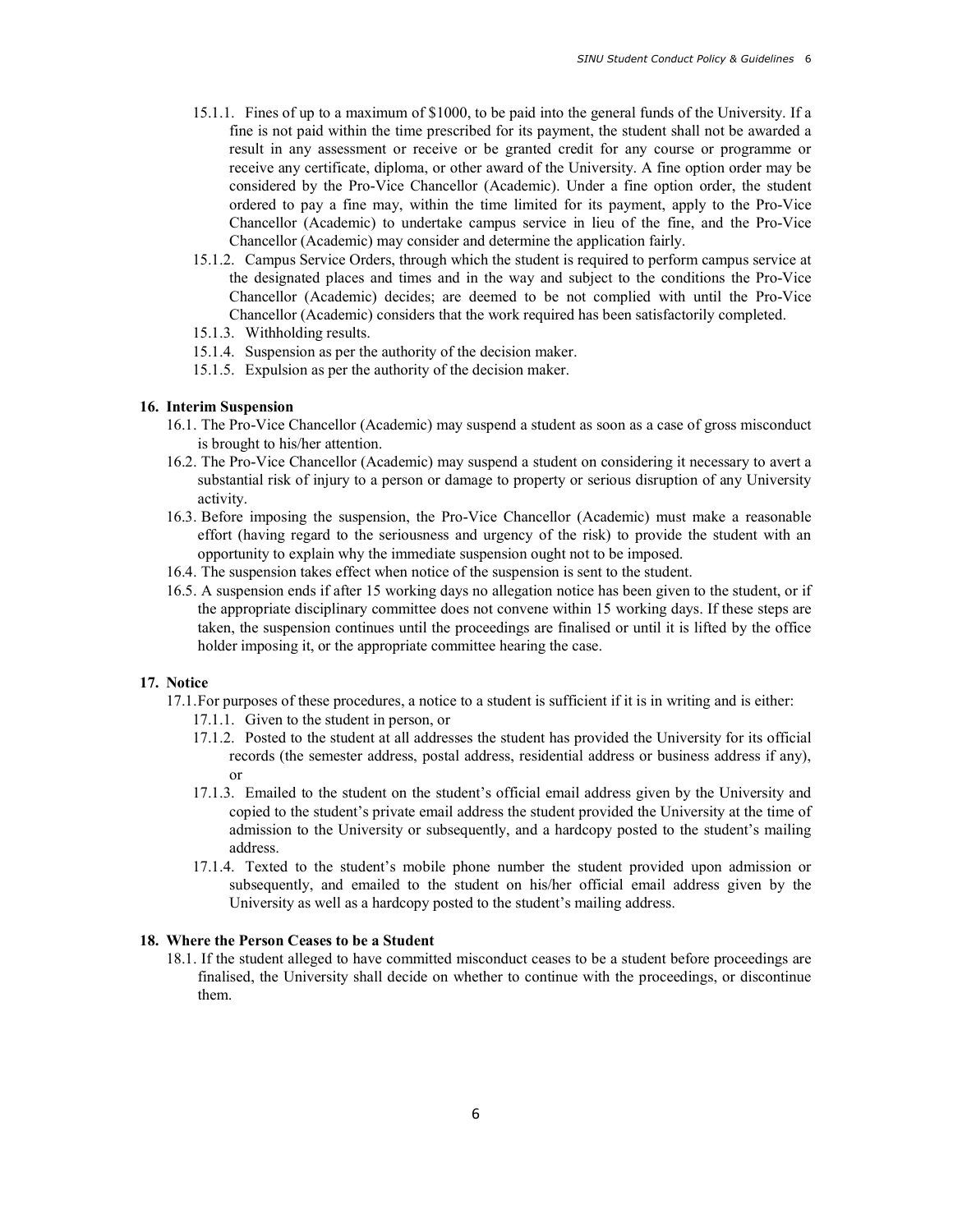## Part III: Student Grievance Procedures

This section provides for channels of redress for students with grievances.

#### 19. Grievances against Students

- 19.1. Any grievance against a fellow student, other than for a hostel related grievance, should be reported to the Office of the Pro-Vice Chancellor (Academic) at the respective campus as soon as the grievance becomes one that can not be resolved through student collegiality.
- 19.2. A student grievance against a fellow student which is a hostel related grievance, shall be reported to the office of the chief administrator of the hostel
- 19.3. Upon receipt of a report, the Office of the Pro-Vice Chancellor (Academic) or the chief administrator of the hostel, as the case may be, shall, upon audience with the parties, determine whether the matter can be resolved through counselling the parties, in which case the office shall facilitate counselling promptly.
- 19.4. If the respective Office determines that the matter can not be resolved through counselling, it shall direct the grievance to either the Students' General Disciplinary Committee, or the Students' Academic Disciplinary Committee, depending on the nature of the grievance.

#### 20. Grievances against Instructors

- 20.1. Any grievance against a student's instructor, including grievances on alleged unfairness in assessment, should be raised immediately with the Head of the Department or the instructor's immediate supervisor.
- 20.2. If the student feels uncomfortable in raising the matter with the instructor's supervisor or the Head of the Department directly, the student may seek the company of the Pro-Vice Chancellor (Academic) in raising this grievance.
- 20.3. If discussing the matter with the instructor's supervisor or the head of department does not resolve the grievance, the student may take the matter up with the Faculty Dean, who shall ensure that the aggrieved student is given a fair opportunity to present his/her case, and that a fair decision is made.
- 20.4. If the student remains unsatisfied with the decision of the Dean, the student may lodge an appeal to the Students' Academic Appeals Committee for its consideration of the matter.
- 20.5. In exceptional circumstances, and only where there is urgency in decision-making, a student may appeal against the decision of the Dean to the Vice Chancellor, for his/her urgent consideration.

#### 21. Grievances against Staff other than Instructors

- 21.1. Any grievance against a staff other than the student's instructor should be raised immediately with the staff member's immediate supervisor. If the student feels uncomfortable in raising the matter with the instructor's supervisor, the student may seek the company of the Pro-Vice Chancellor (Academic) in raising this grievance.
- 21.2. If discussing the matter with the Staff member's supervisor does not resolve the grievance, the student may take up the matter with the Director of the section responsible for the staff member, who shall ensure that the aggrieved student is given a fair opportunity to present his/her case, and that a fair decision is made.
- 21.3. If the student remains unsatisfied with the decision of the Director, the student may lodge an appeal to the Students' General Appeals Committee for its consideration of the matter.
- 21.4. In exceptional circumstances, and only where there is urgency in decision-making, a student may appeal against the decision of the Director to the Vice Chancellor for urgent consideration.

#### 22. All Other Grievances

- 22.1. Grievances other than those relating to students, instructors/lecturers and other staff of the University shall be raised with the relevant office at the University that deals with the matter.
- 22.2. For the record, the following are the offices that deal with various matters:
	- 22.2.1. All matters concerning fees, fines, charges: Finance Office.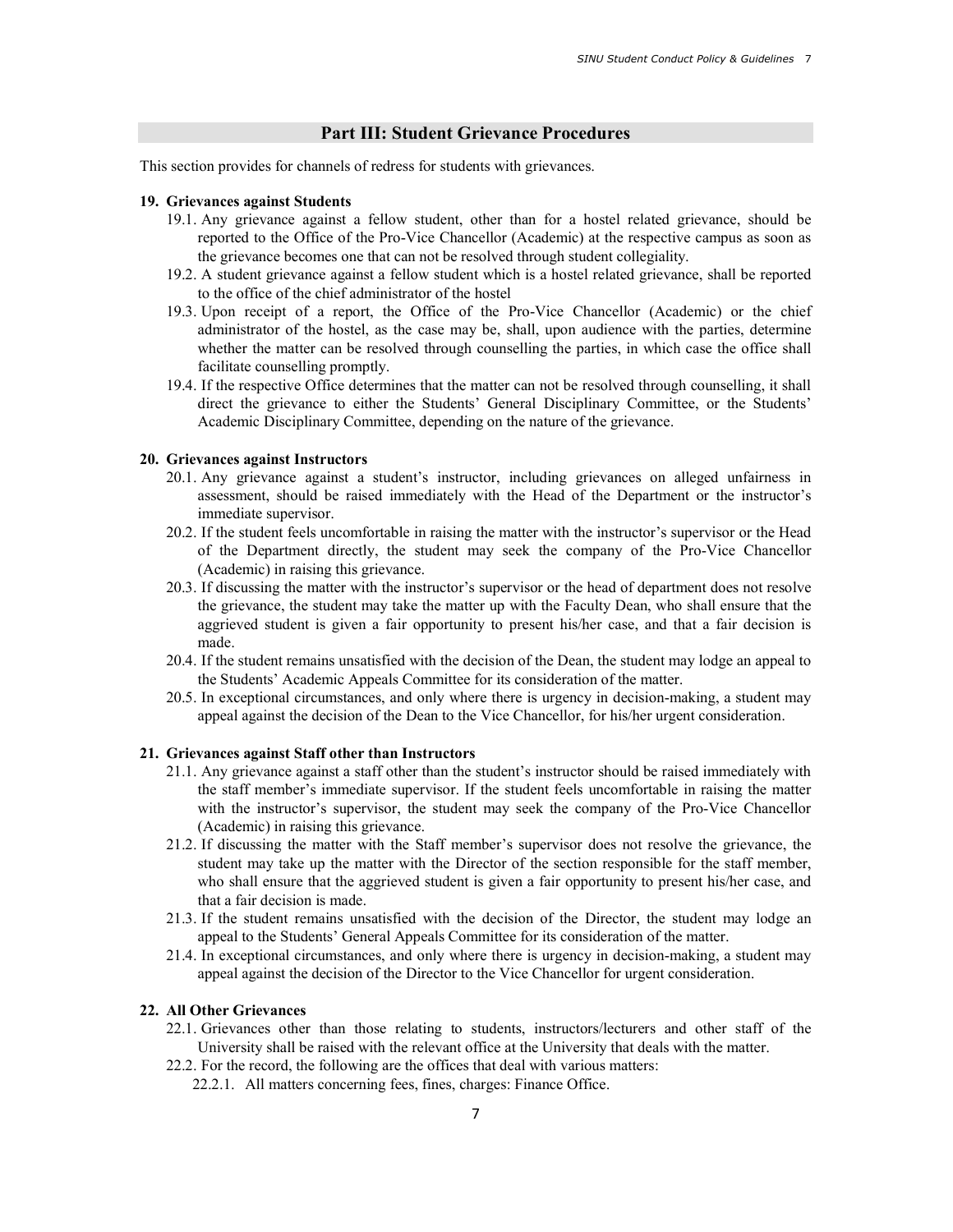- 22.2.2. All matters concerning ICT: ICT Office.
- 22.2.3. All matters concerning properties, assets, and facilities: Properties and Facilities Office.
- 22.2.4. All matters concerning academic management: the respective Dean.
- 22.2.5. All matters concerning student life at SINU: Pro-Vice Chancellor (Academic).
- 22.2.6. Students at Campuses outside Honiara: Campus Administrator's Office.
- 22.2.7. All grievances not listed above: the Office of the Vice Chancellor.
- 22.3. A student shall be deemed to have committed a serious disciplinary offense if he/she does not follow the grievance procedures as stated in this document.
- 22.4. Any airing of a student's grievance by the student or by his/her representative, or by someone the student has prompted to do so, in any audience outside the University prior to the grievance being reported to and addressed through the channels provided in this policy, would comprise a case of gross misconduct.
- 22.5. The penalties for breach of this policy on student grievance include reprimands, suspension from some or all facilities of the University, and suspension from the programme.
- 22.6. For gross misconduct, the penalty is summary termination of studentship, without refund of any fee.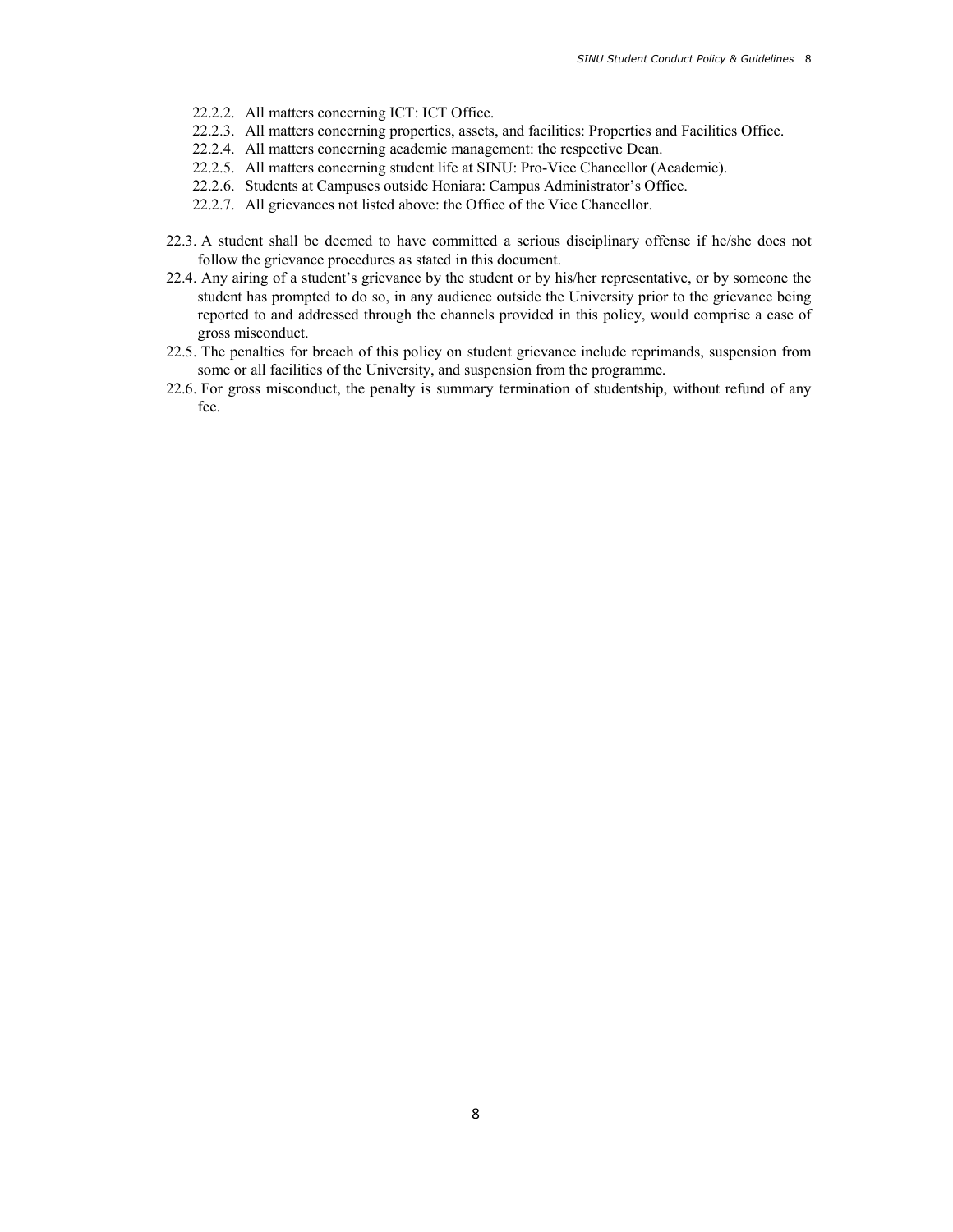## Part III: Student Compliance with Policies of the University

## 23. Objective

- 23.1. The University has in place a number of policies which safeguard the interests of students and staff, and maintain the integrity of the University.
- 23.2. These policies regulate:
	- 23.2.1. Physical properties and facilities
	- 23.2.2. Electronic properties and facilities
	- 23.2.3. Intellectual properties
	- 23.2.4. Information and communication technology facilities and systems
	- 23.2.5. Library resources
	- 23.2.6. Physical and electronic security
	- 23.2.7. Health and Safety, including policies on smoking, drugs, alcohol and kava.
	- 23.2.8. Fees and charges
	- 23.2.9. Hostel accommodation (including meals), and
	- 23.2.10. Any other matter concerning University life that is covered in any existing or new policy adopted by the University Senate or the University Council.
- 24. The University reserves the right to adopt any other policy as it deems fit.
- 25. Students are required to abide by all such policies at all times.
- 26. Students enrolling at the University are deemed to accept each and every policy in application at the material date of their studentship. Where a student does not wish to abide by any policy introduced during his/her studentship period, the student shall immediately advise to the Pro-Vice Chancellor (Academic) of this, who shall decide whether a limited waiver is to be considered, or whether the student should be allowed to withdraw from the University.
- 27. A failure to abide by any of the University policies would attract the penalties listed in each policy.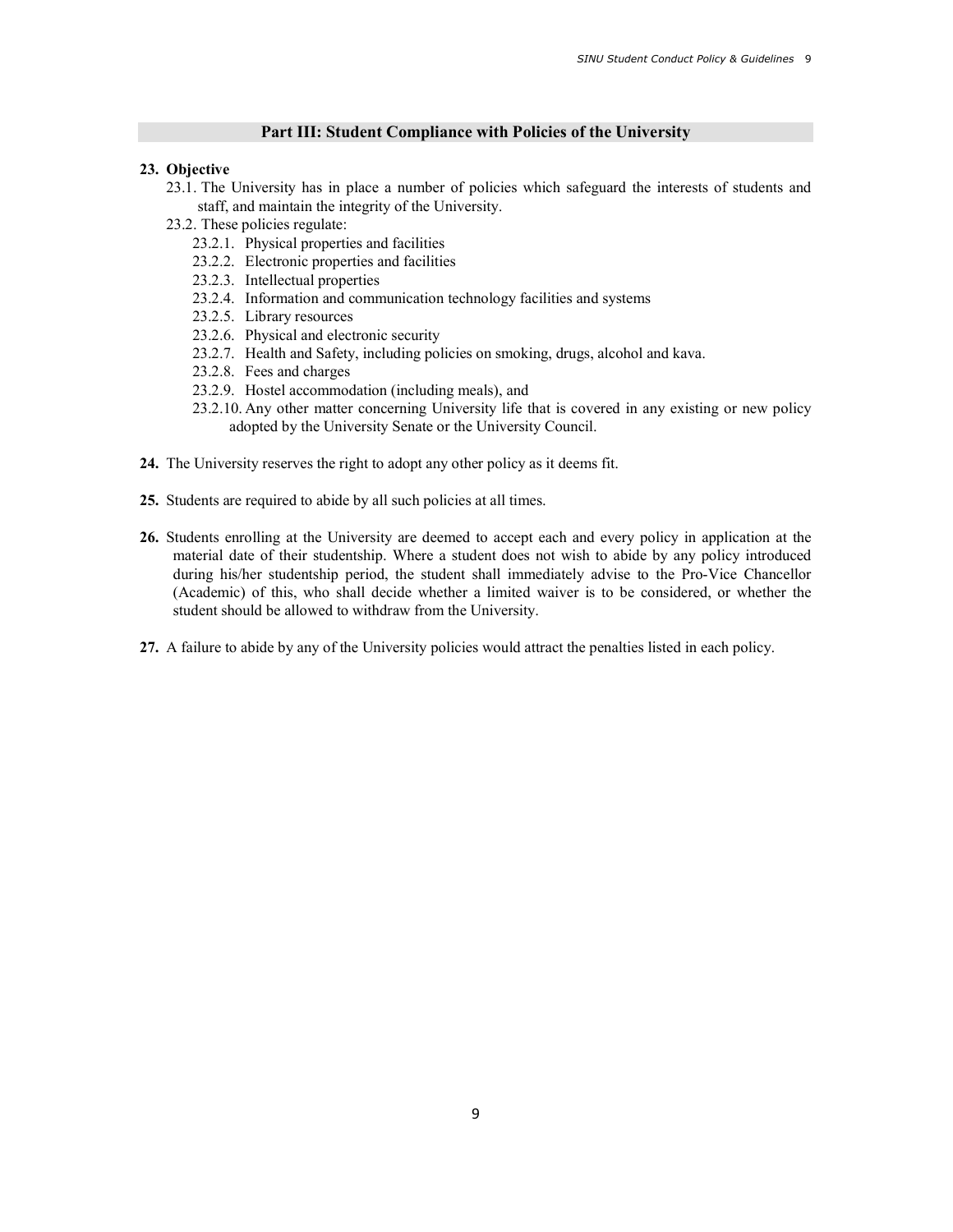## Schedule I: Student Misconduct

#### 1. Misconduct is Conduct on the part of a Student that:

- 1.1. impairs the reasonable freedom of others to pursue their studies, research, duties and other lawful activities at the University or on the site or to participate in the life of the University; or
- 1.2. hinders the pursuit of academic excellence by circumvention of proper procedures in relation to student assessment or research; or
- 1.3. amounts to improper use of University facilities or information or improper use of the property of others on the site; or
- 1.4. is as instanced in s3.0 of this schedule.

# 2. Gross Misconduct is an Offence that involves:

- 2.1. Actual physical violence causing bodily harm to an employee, honorary appointee, contractor, volunteer, other students, or a member(s) of the public who interact with the University or wish to interact with the University.
- 2.2. A sexual offence that involves physical harm to any person whether in any way related to the University or not.
- 2.3. An offence against a child or a minor whether in any way related to the University or not.

## 3. Examples of Misconduct

- 3.1. Student Academic Integrity: Cheating or doing anything that may assist a person to cheat, in relation to assessment such as, but not limited to:
	- 3.1.1.Presenting copied, falsified or improperly obtained data as if it were the result of laboratory work, practical work (log books), field trips, workshop reports, or other investigatory work.
	- 3.1.2.Including in the student's individual work material, which is the result of significant assistance from another person without acknowledging such assistance or if that assistance was unacceptable according to the instructions or guidelines for that work.
	- 3.1.3.Assisting another student in the presentation of that student's individual work in a way that is unacceptable according to the instructions or guidelines for that work.
	- 3.1.4.Speaking to or communicating with other students during an assessment where speaking or communicating is not permitted.
	- 3.1.5.Being in possession of any textbook, notebook, or other written material, electronic or mechanical device (e.g. mobile phones) not authorised for use during the test or examination.
	- 3.1.6.Leaving answer papers exposed to the view of, or attempts to read another student's examination papers.
	- 3.1.7.Being involved with others in obtaining knowledge of the contents of examination papers before the examination date.
	- 3.1.8.Closely paraphrasing sentences or paragraphs from one or more sources without appropriate acknowledgment in the form of a reference to the original work or works.
	- 3.1.9.Submitting work, which has been produced by others on behalf of the student.
	- 3.1.10. Copying computer files in whole or in part without indicating their origin.
	- 3.1.11. Submitting work that has been wholly or partially derived from another student's work by a process of mechanical transformation, for example, changing variable names in computer programs.
	- 3.1.12. Making a false representation as to a matter affecting the student.
	- 3.1.13. Making a false statement in order to gain credit towards an assessment.
	- 3.1.14. Using falsified documents to gain entry to the University.
- 3.2. Student Academic Integrity: Misuse of educational and instructional privileges, such as, but not limited to:
	- 3.2.1.The recording of class materials that cause disruption to the class or teaching space.
	- 3.2.2.Using the recorded lectures and/or other educational/instructional proceedings for purposes other than study by the bona fide student in the class in the course/unit in which the materials were given without authority of the person whose voice or copyright has been recorded.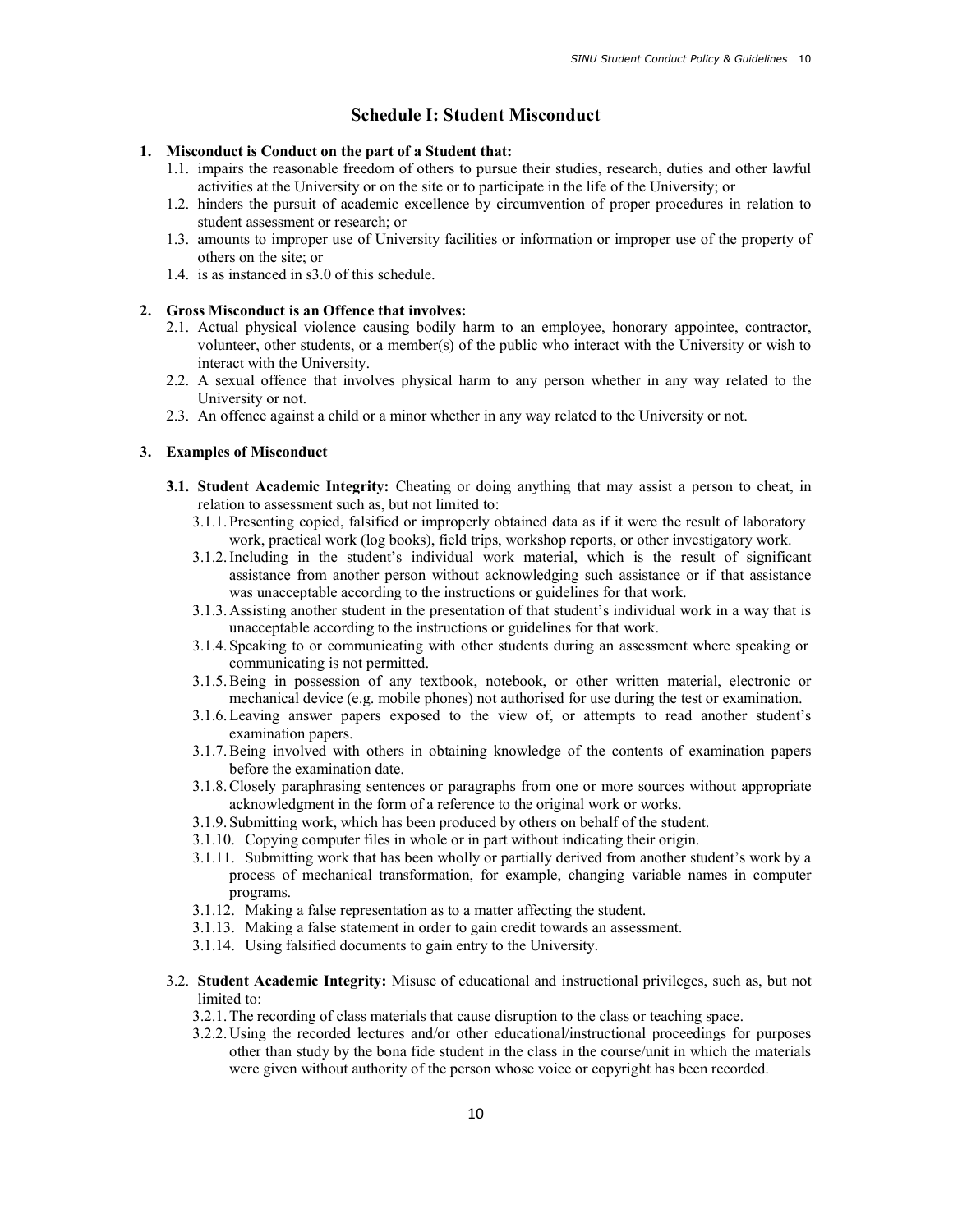#### 3.3. Dealings with Others at the University:

- 3.3.1.Disrupting or obstructing an official University activity, for example, disrupting a class or an official meeting.
- 3.3.2.Harassment on the site or in the course of an official University activity based on any of the prohibited grounds of discrimination set out in the relevant Acts of the Government of Solomon Islands or consequential regulations.
- 3.3.3.Examples of misconduct involving dealings with others include, but not limited to, are:
- 3.3.4.Sexual harassment of a person in breach of laws of the Government of Solomon Islands.
- 3.3.5.Harassment based on the race, ethnicity, gender, sexual orientation, culture, language, or place of origin of a person.
- 3.3.6.Assaulting a person on a site or in the course of an official University activity.
- 3.4. Dealings with Property: Intentionally damaging or wrongfully dealing with property on a site or of the University, for example, misuse of an emergency call point, littering, defacing or otherwise damaging the facilities of the University, and affixing a notice or notices to parts of a site being other than a notice board designed for that purpose.
- 3.5. Dealings with Information: Knowingly disclosing confidential information relating to any University matter, which is of a confidential nature and which the student has no authority or right to divulge, including disclosing the results of a research project carried out for an outside body, which the student has no right over, or which a student knows should be kept confidential.
- 3.6. Dealings in Information and Communication Technology: Misuse of information and communication technology facilities (including software) or communication facilities of the University. Examples of misuse of ICT facilities include:
	- 3.6.1.Gaining or assisting another person to gain unauthorised access to a facility.
	- 3.6.2.Using a facility for an unauthorised purpose.
	- 3.6.3.Unauthorised modification, transfer or deletion of any hardware, soft-ware or data.
	- 3.6.4.Unlawful copying of software using a University resource or facility or installing software on a University facility without authorisation.
- 3.7. Behaviour at the University: This includes creating a disturbance or being disorderly on a University site. Examples of this include:
	- 3.7.1.Using insulting, threatening or obscene language on a University site.
	- 3.7.2.Lighting a fire without permission.
	- 3.7.3.Throwing stones.
	- 3.7.4.Endangering wildlife on campus.
- 3.8. Dealings with Staff Members of the University: Disobeying a reasonable direction of a member of staff, for example refusing to leave a building or part of a building when directed to do so by a security officer or an officer duly tasked with the responsibility of emergency evacuation or an officer responsible for OHS at the University, or failing to comply with a direction by a member of the teaching staff to not to utilise proceedings of a class conducted at the University for purposes other than the purpose of the class.
- 3.9. Obstructing or attempting to interfere with the lawful performance of duty by a staff member of the University, for example, failing to supply the student's name and address when required to do so by a staff member of the University who reasonably requires the information for the performance of his/her duty, or failing to supply the student's identity card when required to do so by a staff member who reasonably requires proof of identity for the performance of his/her duty unless the student had reasonable cause not to supply the evidence sought and the student supplies the student card or other evidence of identity to the Pro-Vice Chancellor (Academic) within 48 hours of the time when it was required by the staff member.
- 3.10.Misconduct Declared by Regulation or Rule or Policy: A breach of any provision of the regulations or rules or University Policies, where breach is declared to be misconduct for the purposes of this policy and procedures.
- 3.11.Misconduct while on Internship or Workplace Attachment: A breach of any regulation, policy, or a breach of professional guidelines or standards by a student while on internship or workplace attachment.
- 3.12.Enforcement of Penalties: Failure to comply with an order made under this regulation, other than non-payment of a fine, is misconduct.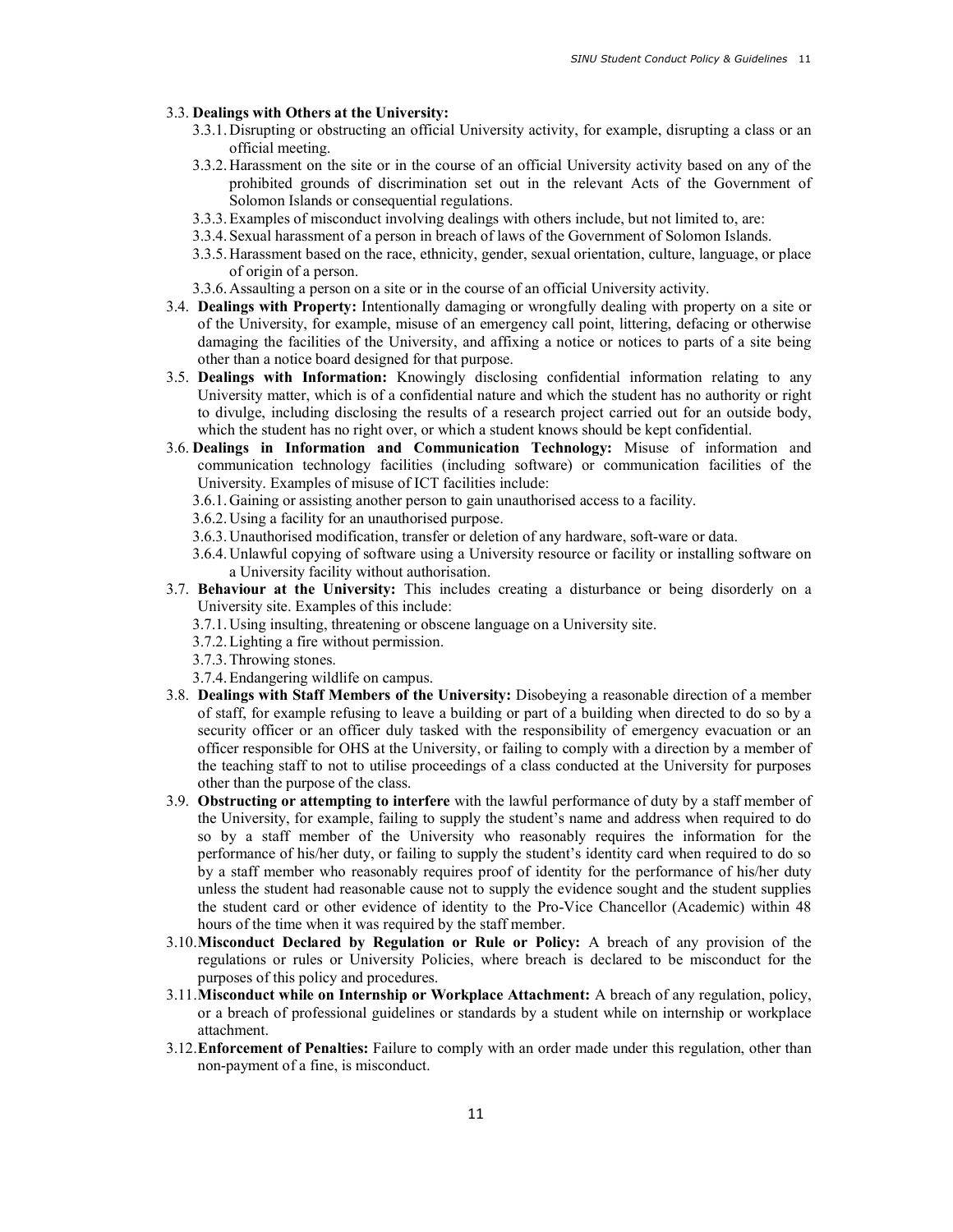## 4. Processes for dealing with the Misconduct of Plagiarism, Cheating & Collusion

## 4.1. Responsibilities of the University

- 4.1.1.It is the responsibility of each teaching staff to advise students clearly, in writing and in the first week of the class, of the academic crimes of plagiarism, cheating and collusion.
- 4.1.2.The Dean must make every possible effort to ensure that an acceptable test, examination and assessment environment is provided to students which prevent cheating or collusion. This includes, but is not limited to, providing adequate, uncrowded, seating arrangement and test supervision during examinations and in-class assessments.

## 4.2. Responsibilities of the Student

- 4.2.1.It is the responsibility of each student to display honesty and integrity in his/her studies.
- 4.2.2.It is the responsibility of each student to neither induce or fall victim to inducements, material or otherwise, to provide their assessment materials to other students for the purpose of copying or collating for submission without their own original effort.
- 4.3. Steps to be taken by the staff
	- 4.3.1.When a marker suspects a student of plagiarism or cheating or collusion, the piece of academic work must be brought to the attention of the course coordinator/teaching staff concerned.
	- 4.3.2.The course coordinator will endeavor to locate the sources from which this student has plagiarized, or cheated or colluded. If satisfied that the student has plagiarized, cheated or colluded, the course coordinator will collate the evidence of the breach for record purposes and inform the student of the same. The student shall be given one chance to re-submit the materials for assessment, with this chance being documented through a letter or email, with a copy being sent to the Dean.
	- 4.3.3.For a subsequent plagiarism, cheating or collusion, in the absence of any credible mitigation, the student's assessment shall be carried out after expunging the plagiarised materials or materials which were results of cheating or collusion. The coordinator shall also issue a clear and firm reprimand letter to the student, and cause his/her name to be entered in the Register of Deliberate Academic Misconduct.
	- 4.3.4.For a third incident of plagiarism, cheating or collusion, it is the responsibility of the market/coordinator to grant a nil/zero mark for the full submission in which there was evidence of plagiarism, cheating or collusion.
	- 4.3.5.Any further incident of plagiarism, cheating or collusion shall be sufficient to award the student a nil/zero mark in the continuous assessment.
	- 4.3.6.Where cheating or collusion takes place in an end-point closed book examination, or where plagiarism takes place in an open book examination, irrespective of the student scoring above the course pass mark, the student shall receive nil credit, and letter grade of  $F(X)$  indicating cheating, collusion or plagiarism.
	- 4.3.7.For repeat offences during the student's tenure, the matter shall be referred to the Student Academic Disciplinary Committee. The Committee may impose one or more of the following penalties:
		- 4.3.7.1.Impose a fine.
		- 4.3.7.2.Prohibit the student from using any of the University's library and computing network facilities for a defined period.
		- 4.3.7.3.Recommend to the Vice-Chancellor that a student's enrolment be suspended for any period and on terms considered necessary by the committee;
		- 4.3.7.4.Recommend to the Vice-Chancellor that the student's enrolment be terminated.
- 4.4. Register of Deliberate Academic Misconduct
	- 4.4.1.The Office of the Pro-Vice Chancellor (Academic) shall maintain a Register of Deliberate Academic Misconduct which shall list names of students who have adverse finding of academic misconduct.
	- 4.4.2.Details of each case are recorded in this Register.
	- 4.4.3. The records are maintained for a period of seven (7) years from the date of the last record entered against a student's name, after which the record of the student is expunged from the Register.
	- 4.4.4.For clarity, information on the record contained in this Register shall under no circumstance be given to parties outside the University.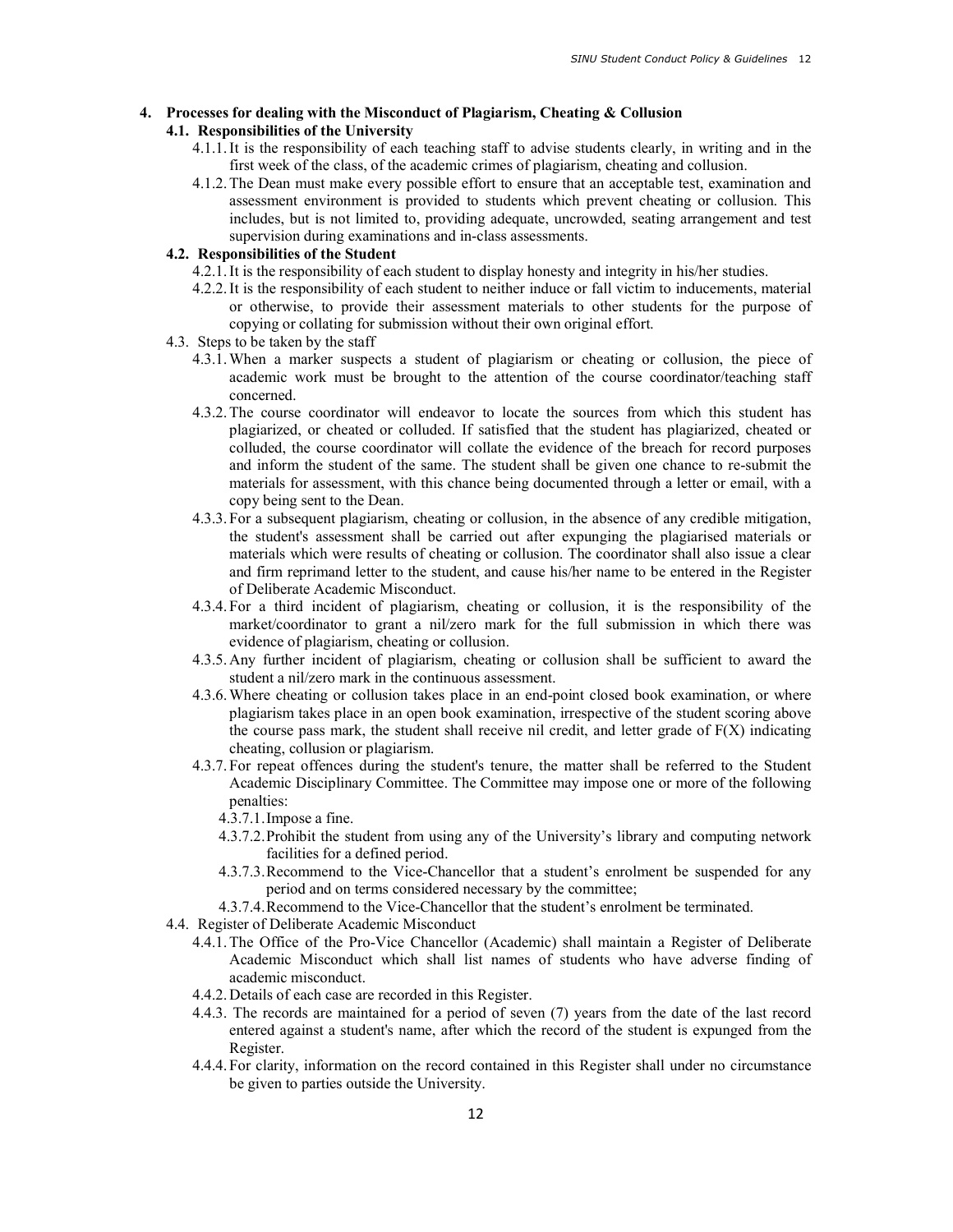## Schedule II: Committees to Deal with Student Conduct

- 1. The following Committees deal with Student conduct matters:
	- 1.1. Students' Academic Disciplinary Committee,
	- 1.2. Students' General Disciplinary Committee
	- 1.3. Faculty Appeals Committee
	- 1.4. Students' General Appeals Committee,

### 2. Students' Academic Disciplinary Committee

- 2.1. The University shall establish a Students' Academic Disciplinary Committee for each Faculty to deal with breaches of this policy by students, where breaches concern examinations, assessments, and other academic conduct.
- 2.2. The Membership of this Committee shall comprise:
	- 2.2.1.A nominee of the Faculty Dean as Chair.
	- 2.2.2.One nominee of the student who is not a practising barrister or solicitor.
	- 2.2.3.One nominee of the Pro-Vice Chancellor (Academic).
- 2.3. Any complaint in respect of examinations, assessments and other forms of academic misconduct by a student, shall be made in writing to the Office of the Pro-Vice Chancellor (Academic).
- 2.4. The University shall determine its own processes and procedures for the conduct of these Committees. The procedures for the conduct of the Disciplinary Committee shall be established by the Committee. In each case, the procedure(s) must accord with the principles of natural justice, including the student being informed of the procedures that will be followed, and of a hearing date. The student shall also be given the opportunity to submit a statement about the incident, to appear before the committee and to examine any witness that may depose against the student.
- 2.5. The student may be accompanied to any hearing by a person of the student's choice. The companion, however, shall have no right of audience in the Committee. For clarity, this companion is not the same person as the student's nominee referred to in paragraph 1.2.2 above.
- 2.6. The Committee shall hear all evidence it considers relevant.
- 2.7. The decision of the Committee shall be notified to the student and the complainant. The Students' Academic Disciplinary Committee may impose one or more of the following penalties:
	- 2.7.1. Require a re-assessment.
	- 2.7.2. A reduction in the mark awarded for assessed units of work or project.
	- 2.7.3. Require the student to do further work or repeat work within the programme in relation to which the misconduct occurred.
	- 2.7.4. Impose a maximum grade the student may gain for the course in relation to which the misconduct occurred.
	- 2.7.5. Refuse or cancel credit for the subject in relation to which the misconduct occurred.
	- 2.7.6. Any other penalty that the Committee considers just for the breach.
- 2.8. The complainant as well as the accused Student have the right to appeal the decision of the Committee to the Faculty Appeals Committee.

## 3. Faculty Appeals Committee

- 3.1. The University shall establish a Faculty Academic Appeals Committee for each Faculty.
- 3.2. The Faculty Academic Appeals Committee shall hear appeals from the Students' Academic Disciplinary Committee.
- 3.3. An appeal can be filed only on the following grounds:
	- 3.3.1. There is new evidence, which was not available to the committee at the time it made its decision, or
	- 3.3.2. There has been an error of procedures, or
	- 3.3.3. There was a denial of natural justice to the student, or
	- 3.3.4. The penalty is too severe.
- 3.4. Any appeal against the decision of the Students' Academic Disciplinary Committee shall be submitted in writing to the Dean within 14 days of the communication to the student of the decision. The Pro-Vice Chancellor (Academic) may allow an appeal outside this period if the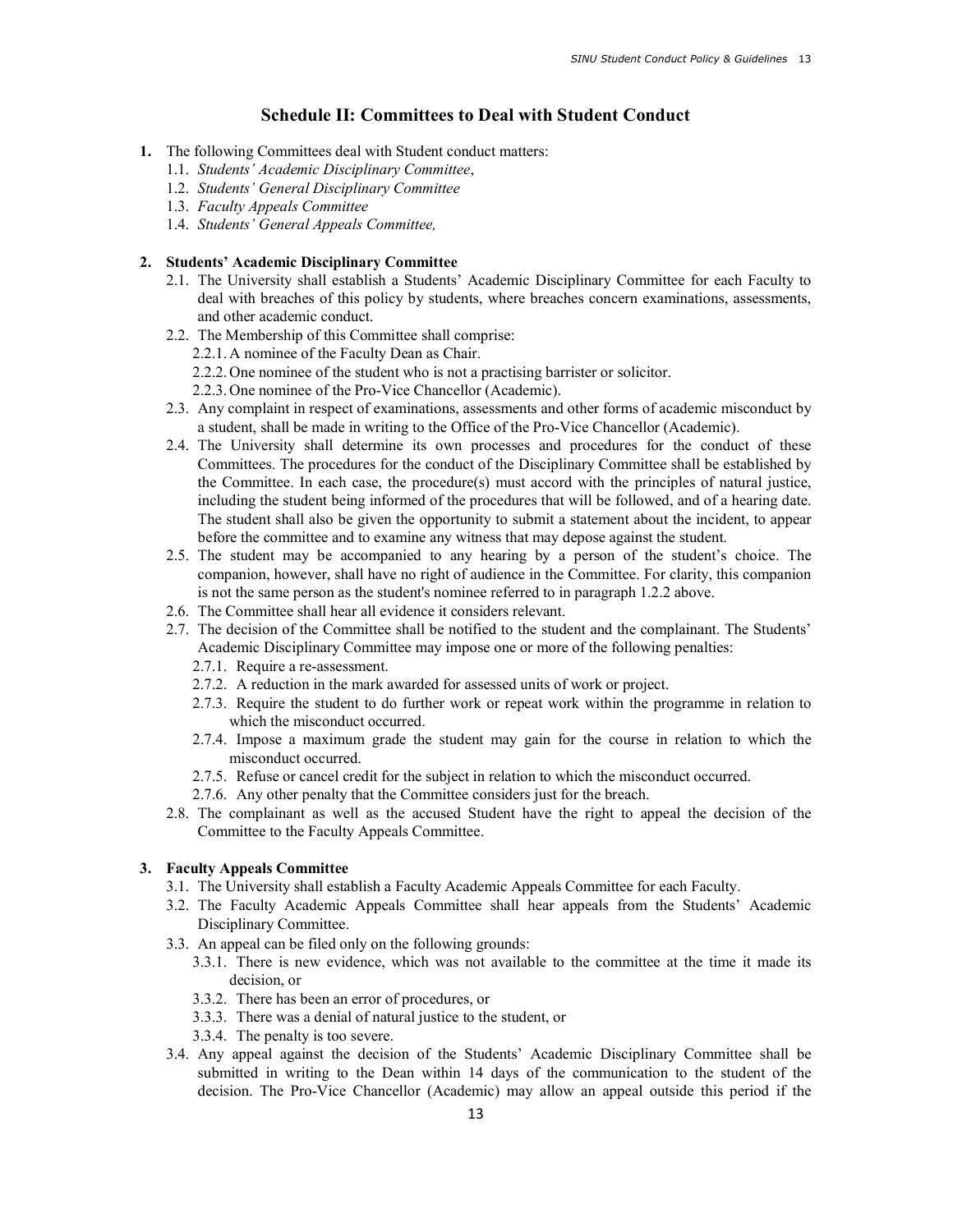student can show good reason why a delay occurred, provided that no appeal shall be considered if it is not lodged with-in one month of the date of the notification of the original decision.

- 3.5. Faculty Appeals Committee also has original jurisdiction to hear appeals on decision made regarding a student's application for reconsideration of assessments, grades or results.
- 3.6. The Faculty Academic Appeals Committee shall comprise:
	- 3.6.1.The Faculty Dean, who shall chair the Committee, except for appeals from Faculty Exam Boards, in which case another Dean or Director shall be the chair.
	- 3.6.2.One full-time academic staff of the Faculty elected by the Faculty Academic Board to serve for a period the Board determines, except where the staff member is a party to the matter, in which case a nominee of the Vice-Chancellor shall be the member for the specific appeal case.
	- 3.6.3.One nominee of the Pro-Vice Chancellor (Academic).
	- 3.6.4.One nominee of the student lodging an appeal, or appealing a result, or against who the appeal is made, with the condition that the nominee not be a practising barrister or solicitor, except where a possible penalty, as advised by the Pro-Vice Chancellor (Academic) to the student, is expulsion from the University, in which case the nominee may be a practising lawyer.
- 3.7. If the appeal concerns results and/or grades, the lecturer(s) against whose assessment the appeal has been made, and the student appealing the result, shall have the right to observe the evidential and/or hearing phase of the committee proceedings.
- 3.8. The University shall set fees to file such appeals against results as it considers necessary, and may review these fees periodically.
- 3.9. The procedures for the conduct of the Faculty Appeals Committee shall be established by the Committee. In each case, the procedure(s) shall accord with the principles of natural justice, including the student being informed of the procedures that will be followed, and of a hearing date. The student shall also be given the opportunity to submit a statement about the incident, appear before the committee and examine any witness that may depose against the student.
- 3.10. The decision of the Committee shall be notified to the student and the complainant. The Faculty Appeals Committee may confirm the earlier decision, rescind the earlier decision, substitute a new decision for the one appealed against, or remit the matter to the Students' Academic Disciplinary Committee.
- 3.11. The student and/or the complainant may appeal a decision of the Faculty Appeals Committee to the Students' General Appeals Committee.
- 3.12. An appeal can be filed only on the following grounds:
	- 3.12.1. There is new evidence, which was not available to the committee at the time it made its decision, or
	- 3.12.2. There has been an error of procedures, or
	- 3.12.3. There was a denial of natural justice to the student, or
	- 3.12.4. The penalty is too severe or too light.
- 3.13. Any appeal against the decision of the Faculty Appeals Committee shall be submitted in writing to the Pro-Vice Chancellor (Academic) within 14 days of the decision being communicated to the student. The Pro-Vice Chancellor (Academic) may allow an appeal outside this period if the student can show good reason why a delay occurred, provided that no appeal shall be considered if it is not lodged within one month of the date of the notification of the original decision. The Pro-Vice Chancellor shall consider submitting the appeal to the Students' General Appeals Committee.
- 3.14. The decision of the Students' General Appeals Committee shall be final.

### 4. Students' General Disciplinary Committee

- 4.1. The University shall establish a Students' General Disciplinary Committee to deal with student misconduct which are non-academic in nature, and to deal with breaches of University policies.
- 4.2. The Students' General Disciplinary Committee shall comprise:
	- 4.2.1.A member of staff above the senior rank, appointed by the Pro-Vice Chancellor (Academic) for the specific purpose, as Chair.
	- 4.2.2.One nominee of the Directors of Support Services of the University.
	- 4.2.3.One nominee of the Student, not being a practicing barrister or solicitor.
	- 4.2.4.The membership of the Committee shall be established at each session of the Committee.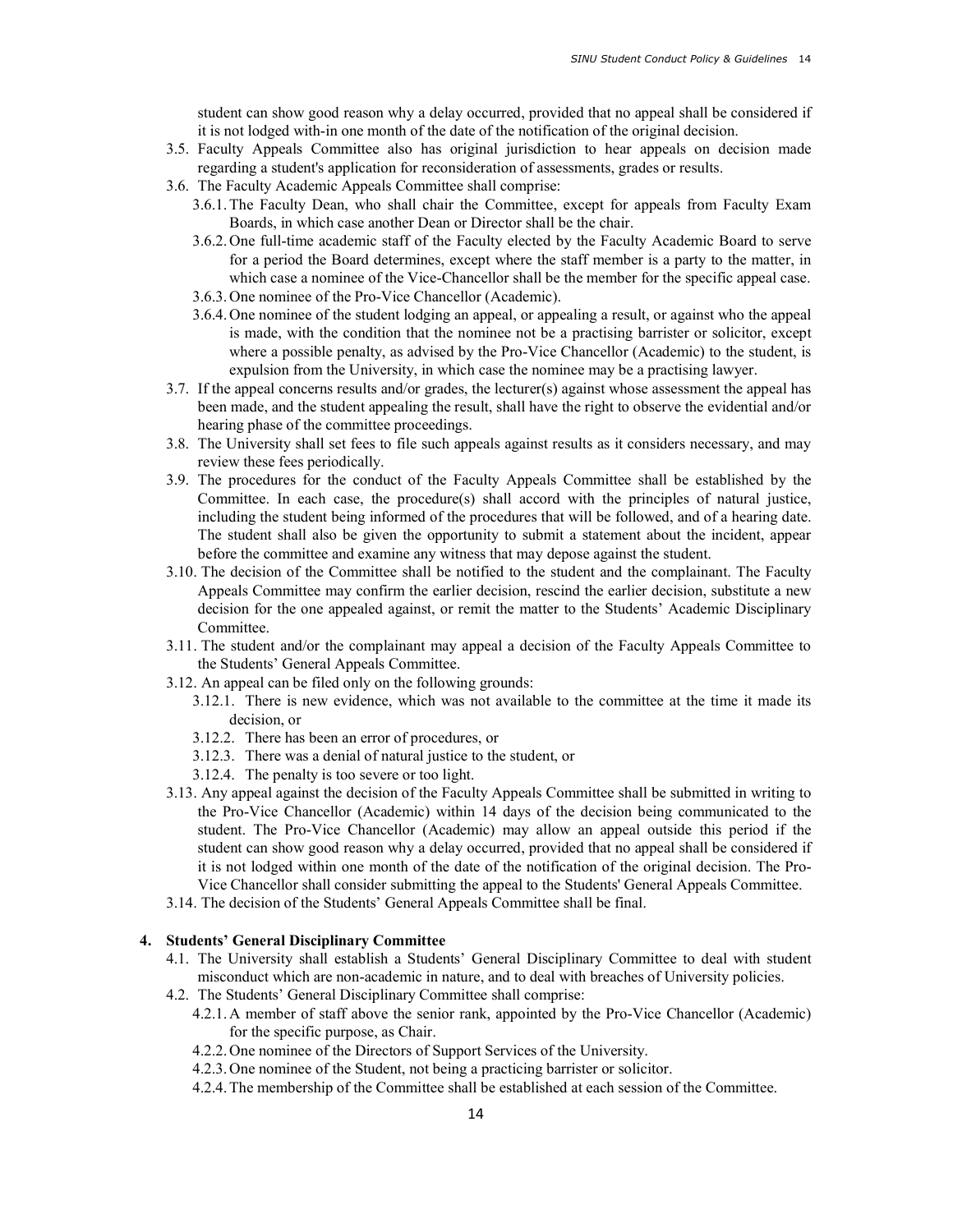- 4.3. Any complaint, in respect of student conduct shall be made in writing to the Office of the Pro-Vice Chancellor (Academic).
- 4.4. A student has the option of reporting breaches that are criminal in nature to the police, but when such a report is lodged, the University shall not proceed with any disciplinary action unless the incident was one that had the potential to be known to any reasonable University decision maker and was of a serious nature.
- 4.5. Where a complaint concerns a criminal activity punishable by the Solomon Islands Courts, the Office of the Pro-Vice Chancellor (Academic) shall determine whether the gravity is such that it needs to be reported to the police, and if so assessed, shall promptly report the matter to the police. In cases where the breach involves a serious threat to the safety or life of a student, staff, or visitor of the University, the Pro-Vice Chancellor (Academic) may immediately suspend the student pending police investigations and determination of the case, which shall be final.
- 4.6. For all complaints that are determined by the Pro-Vice Chancellor (Academic) that need not be reported to the police, or which are non-criminal in nature, or which relate to a breach of University policies, shall be dealt with internally by the Students' General Disciplinary Committee.
- 4.7. The procedures for the conduct of the Students' General Disciplinary Committee shall be established by the Committee. In each case, the procedure(s) shall accord with the principles of natural justice, including the student being informed of the procedures that will be followed, and of a hearing date. The student shall also be given the opportunity to submit a statement about the incident, appear before the committee and examine any witness that may depose against the student.
- 4.8. The student may be accompanied to any hearing by a person of the student's choice. The companion, however, shall have no right of audience in the Committee. For clarity this companion is not the same as the nominee of the student provided for in s4.2.3 above.
- 4.9. The Committee shall hear all evidence it considers relevant.
- 4.10.The Committee may provide the option of mediation to the parties.
- 4.11.The decision of the Committee shall be notified to the student and the complainant. The Students' General Disciplinary Committee may impose one or more of the following penalties:
	- 4.11.1. An Admonition.
	- 4.11.2. Fine the student an amount not exceeding \$1,000.
	- 4.11.3. Require the student to pay a fair restitution.
	- 4.11.4. Suspend the student for a period from any programme or course for actions that endanger people's lives.
	- 4.11.5. Suspend a student for a period from the use of any facility, teaching material or service of the University.
	- 4.11.6. Exclude or authorise the exclusion of a student from any part of the University's premises or those used by him/her, including exclusion from accommodation/hostel facilities.
	- 4.11.7. Require attendance at counselling for a specified period.
	- 4.11.8. Cancel the student's enrolment.
	- 4.11.9. Expel the student from the University and bar the student from re-enrolling.
	- 4.11.10. Refer the matter to an external authority.
	- 4.11.11. Any other penalty that the Committee deems reasonable and just in the circumstances.
- 4.12.A student or a complainant may appeal the decision of the Students' General Disciplinary Committee to the Students' General Appeals Committee.
- 4.13.An appeal can be filed only on the following grounds:
	- 4.13.1. There is new evidence, which was not available to the committee at the time it made its decision, or
	- 4.13.2. There has been an error of procedures, or
	- 4.13.3. There was a denial of natural justice to the student, or
	- 4.13.4. The penalty is too severe or too light.
- 4.14.Any appeal against the decision of the Students' Academic Disciplinary Committee shall be submitted in writing to the Pro-Vice Chancellor (Academic) within 14 days of the decision being communicated to the student. The Pro-Vice Chancellor (Academic) may allow an appeal outside this period if the student can show good reason why a delay occurred, provided that no appeal shall